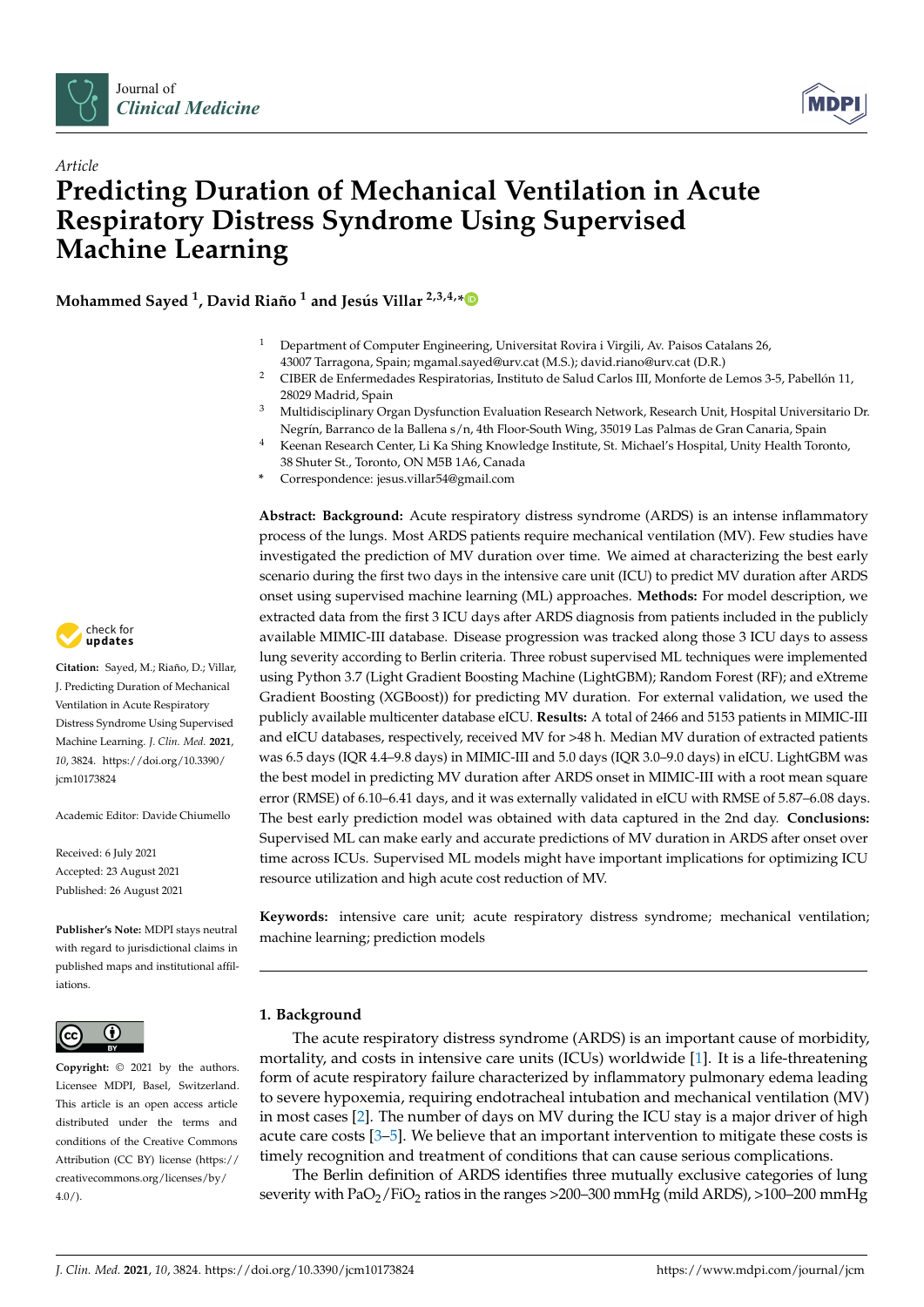(moderate ARDS), and ≤100 mmHg (severe ARDS) [\[6,](#page-6-4)[7\]](#page-7-0). Some studies [\[8](#page-7-1)[,9\]](#page-7-2) have reported a progression of costs from mild, to moderate, to severe ARDS. Despite global acceptance of the Berlin criteria [\[10\]](#page-7-3), some authors have questioned its ability to assess the "*true*" severity of lung injury [\[11\]](#page-7-4). A recent study argues that mild ARDS should be considered "severe in terms of level of care" [\[12\]](#page-7-5). This quality criterion (i.e., level of care) could be measured in terms of MV duration, but accurate predictions of MV duration are difficult for critical care physicians [\[13,](#page-7-6)[14\]](#page-7-7), particularly for patients requiring prolonged MV [\[14\]](#page-7-7).

Predicting MV duration could influence important clinical decisions, such as timing of tracheostomy and initiation of oral nutrition [\[14\]](#page-7-7). In this context, one approach for an accurate prediction of MV duration is the use of artificial intelligence (AI) approaches, such as machine learning (ML). ML is a subset of AI in which machines extract knowledge from the data provided. ML is an exploratory process where there is no one-methodfits-all solution [\[15,](#page-7-8)[16\]](#page-7-9). ML merges statistical analysis techniques with computer science to produce algorithms capable of "statistical learning" [\[17\]](#page-7-10). ML algorithms are divided into two categories: supervised and unsupervised [\[17\]](#page-7-10). Supervised learning algorithms, the ones used in our study, detect relationships between potential explanatory features and a known target outcome [\[16\]](#page-7-9). They are commonly used in ICUs to predict clinical outcomes [\[16–](#page-7-9)[21\]](#page-7-11). Troché and Moine addressed the critical question on whether MV duration is predictable [\[22\]](#page-7-12). Herein, we present the use of three powerful supervised ML methods to develop novel models to predict MV duration in ARDS after onset over time, using the single-center MIMIC-III dataset under three different scenarios. Then, the eICU multicenter dataset was used to externally validate the best MIMIC-III prediction model.

# **2. Methods**

## *2.1. Study Design and Patient Population*

We used two publicly available clinical databases for development and external validation of the best ML predictive model: MIMIC- III [\[23\]](#page-7-13) and eICU, respectively [\[24\]](#page-7-14). Data of the first 3 ICU days (day 1 for representative data within the first 24 h after ARDS onset, day 2 for data within 24–48 h after onset, and day 3 for data within 48–72 h after onset) (*n* = 2466, 1445, and 1278 patients, respectively) were extracted from the single-center dataset MIMIC-III (MetaVision, 2008–2012) [\[23\]](#page-7-13). Similarly, data of the first 3 ICU days after ARDS onset (*n* = 5153, 2981, and 2326 patients, respectively) were extracted from the multicenter dataset eICU (2014–2015) [\[24\]](#page-7-14). Patients <18 years were excluded. Data extraction from both datasets was performed using Python 3.7. The selection of clinical variables was based on prior studies [\[9,](#page-7-2)[19,](#page-7-15)[25–](#page-7-16)[27\]](#page-7-17). All extracted patients from both datasets fulfilled the Berlin definition for ARDS [\[6\]](#page-6-4). For the purpose of this study, prolonged MV was defined as being ventilated for >48 h [\[22](#page-7-12)[,28\]](#page-7-18). Disease progression in each dataset was tracked along those 3 ICU days.

## *2.2. MIMIC-III*

Medical Information Mart for Intensive Care III (MIMIC-III) is a large single-center database containing de-identified health-related data of about 60,000 ICUs patients admitted to the Beth Israel Deaconess Medical Center (Boston, MA, USA) between 2001 and 2012 [\[23\]](#page-7-13). There were six predictors: baseline demographic information (age); ventilator parameters including PEEP; blood gas parameters including  $FiO_2$ ,  $PaO_2$ ,  $PaO_2$ / $FiO_2$ , and PaCO<sub>2</sub>. The main target variable was MV duration.

#### *2.3. eICU*

eICU is a multicenter ICU database and it has a high granularity of data of more than 200,000 ICU admissions [\[24\]](#page-7-14). We used this database for external validation of the best prediction model obtained from MIMIC-III in order to obtain the MV duration prediction in the eICU database.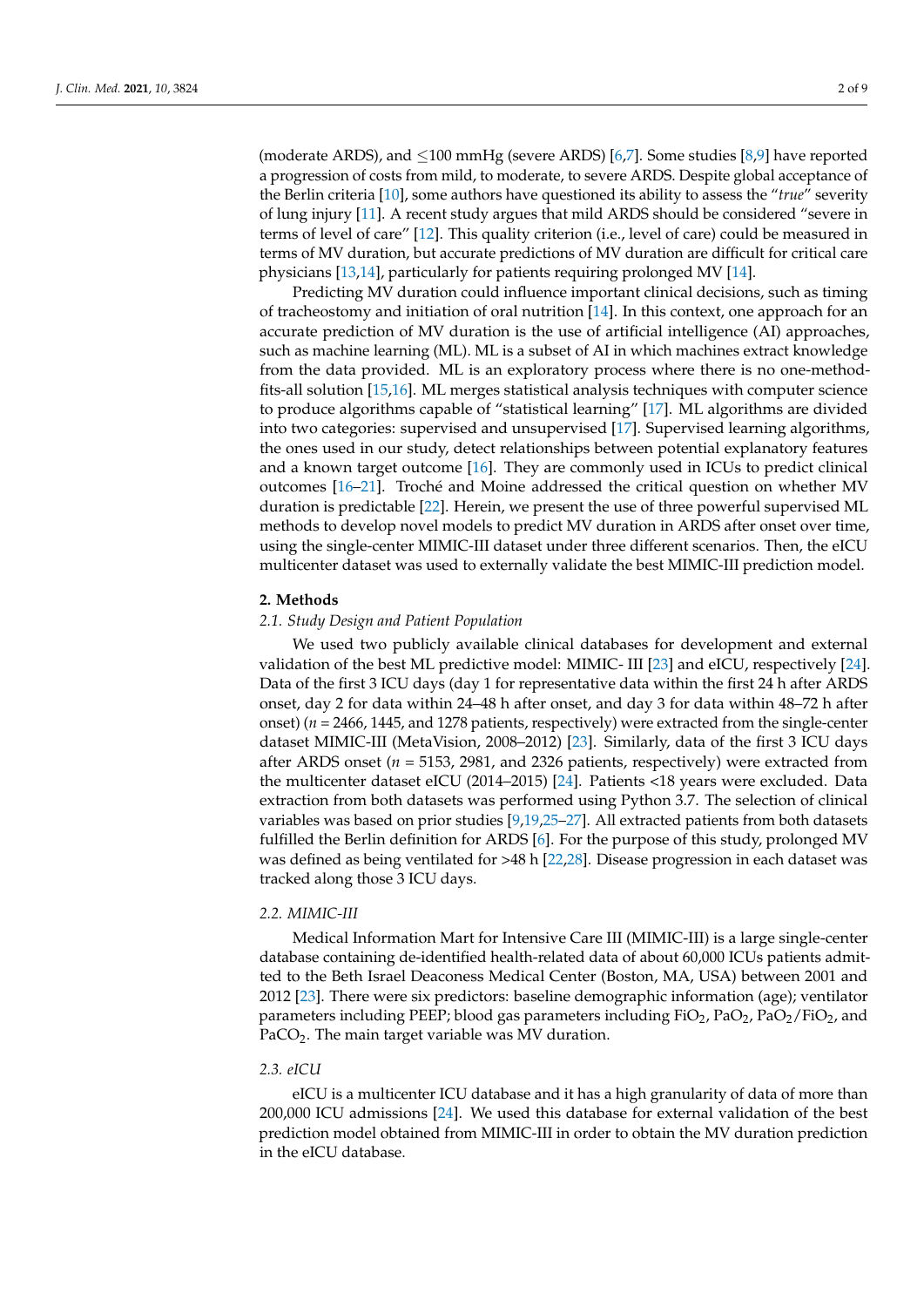## *2.4. Predictive Models*

During the first 24 h of ARDS onset, misdiagnosis can occur if clinicians consider qualifying  $PaO<sub>2</sub>$  values resulting from acute events unrelated to the disease process (such as endotracheal tube obstruction, barotrauma, or hemodynamic instability), instead of considering only PaO<sup>2</sup> values while patients are clinically stable. It is also well established that changes in PEEP and  $FiO<sub>2</sub>$  within the first few hours of routine intensive care management alter the  $PaO<sub>2</sub>/FiO<sub>2</sub>$  ratio in ARDS patients [\[11\]](#page-7-4). Since in a substantial proportion of patients diagnosed as having ARDS did not meet ARDS criteria within the first 24 h of care, we decided to examine supervised ML models in the following three scenarios during the first two ICU days: (i) scenario I: predicting MV duration using information captured in the 1st ICU day; (ii) scenario II: predicting MV duration using information captured in the 2nd ICU day; (iii) scenario III: predicting MV duration using information captured in the 1st and 2nd ICU days, then comparing these three scenarios with scenario IV for predicting MV duration using the information captured in the 3rd ICU day exclusively.

We implemented three robust supervised ML algorithms via Python 3.7, including Light Gradient Boosting Machine (LightGBM) [\[29\]](#page-7-19), Random Forest (RF) [\[30\]](#page-7-20), and eXtreme Gradient Boosting (XGBoost) [\[31\]](#page-7-21) to generate predictive models for MV duration after ARDS onset over time in the development database. For external validation purposes, we used the multicenter eICU dataset, as these three methods sacrifice the explicitness of the model in favor of predictive quality, and the generated models should be seen as "black box" with a high predictive robustness. For the development database, we optimized each model's parameters through a grid search over the respective model's hyperparameter space and the quality of all prediction models was computed based on a 10-fold crossvalidation approach, which means that the dataset was divided into 10 folds, and in each run, 9 were used for training, and the remaining 1 was used for testing. Root-mean-square error (RMSE) was used to assess the predictive quality of the models. RMSE flags more significant differences between the predicted and the actual patient readings when they occur [\[32\]](#page-8-0). MV duration was expressed in days.

#### **3. Results**

For development and validation databases, mean values and 95% confidence intervals (CI) of baseline parameters during the first three ICU days after ARDS onset are reported in Table [1.](#page-2-0) The median and interquartile range (IQR) of MV duration are reported in Table [2.](#page-3-0)

|                                    | $24-h$               | 48-h                  | 72-h                 |
|------------------------------------|----------------------|-----------------------|----------------------|
| A. MIMIC-III ARDS<br>Patients      | 2466 (100%)          | 1445 (58.6%)          | 1278 (51.8%)         |
| B. Means and 95% CI<br>Age         | 62.2(61.5, 62.8)     | 60.8(59.9, 61.6)      | 60.9(60.0, 61.8)     |
| <b>PEEP</b>                        | 7.6(7.5, 7.7)        | 9.1(8.9, 9.4)         | 8.9(8.8, 9.2)        |
| FiO <sub>2</sub>                   | $0.66$ (0.65, 0.67)  | $0.54$ $(0.53, 0.55)$ | 0.51(0.49, 0.51)     |
| PaO <sub>2</sub>                   | 114.5 (112.8, 116.2) | 97.6 (96.3, 98.9)     | 95.4 (94.1, 96.6)    |
| PaCO <sub>2</sub>                  | 43.4 (42.9, 43.9)    | 42.3(41.8, 42.9)      | 42.9(42.4, 43.6)     |
| PaO <sub>2</sub> /FiO <sub>2</sub> | 184.3 (181.9, 186.6) | 170.9 (167.7, 174.2)  | 179.1 (175.7, 182.5) |
| C. eICU ARDS<br><b>Patients</b>    | 5153 (100%)          | 2981 (57.8%)          | 2326 (45.1%)         |
| D. Means and 95% CI<br>Age         | 63.4 (62.9, 63.8]    | 63.4(62.8, 63.9)      | 62.9(62.4, 63.6)     |
| <b>PEEP</b>                        | 6.6(6.6, 6.7)        | 7.1(7.0, 7.2)         | 7.3(7.1, 7.4)        |
| FiO <sub>2</sub>                   | 0.63(0.63, 0.64)     | 0.53(0.52, 0.54)      | 0.52(0.51, 0.53)     |
| PaO <sub>2</sub>                   | 104.1 (102.9, 105.2) | 89.1 (88.1, 90.1)     | 86.4 (85.3, 87.4)    |
| PaCO <sub>2</sub>                  | 43.5 (43.2, 43.9)    | 41.3(40.9, 41.7)      | 41.8 (41.4, 42.2)    |
| PaO <sub>2</sub> /FiO <sub>2</sub> | 160.2 (158.3, 162.1) | 175.2 (172.9, 177.5)  | 174.5(171.8, 177.2)  |

<span id="page-2-0"></span>**Table 1.** Predictors and their descriptive statistics in MIMIC-III and eICU at 24 h, 48 h, and 72 h.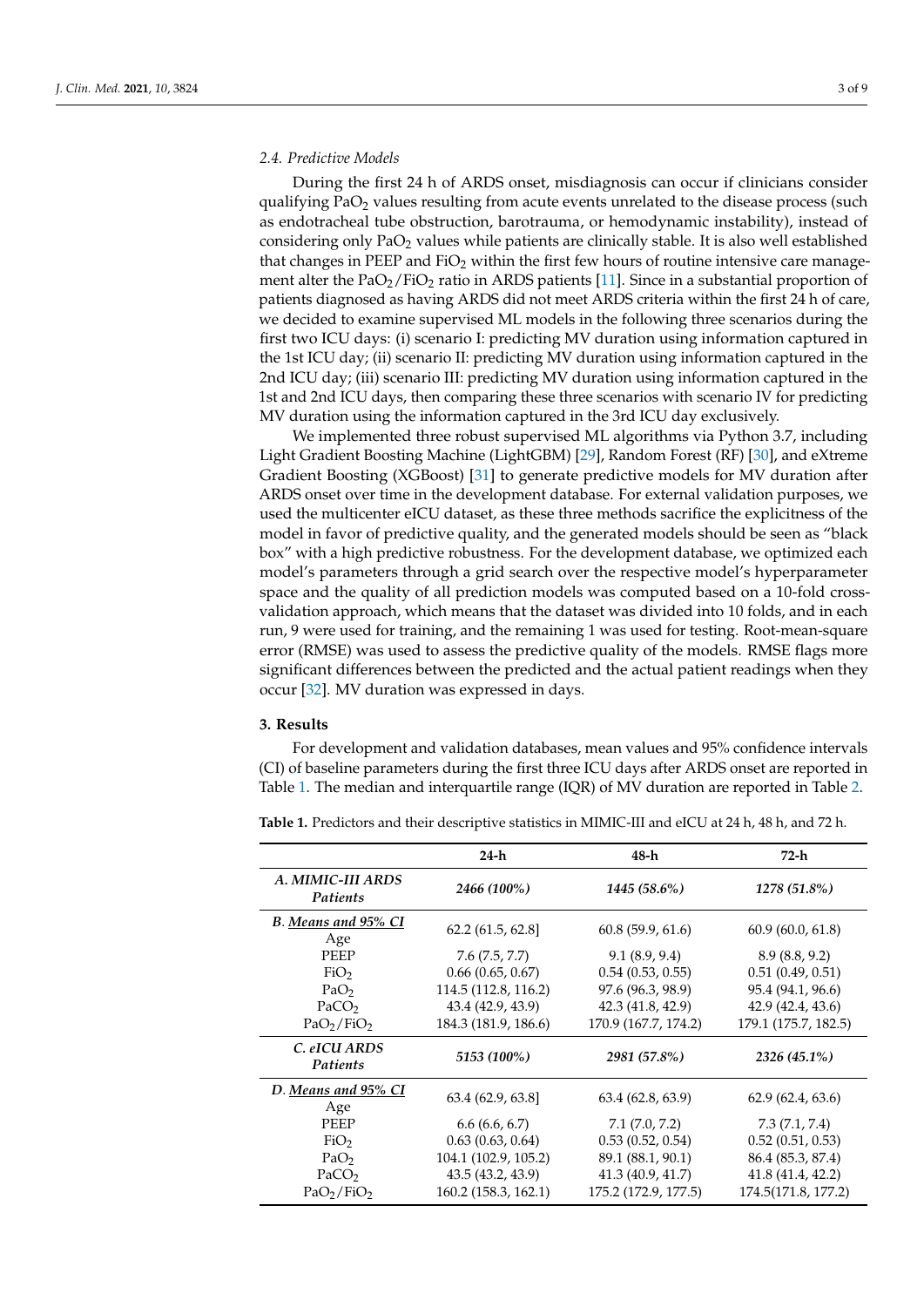| ICU Day $(n)$                                | <b>Database</b> | <b>MV</b> Duration<br>Median Days (IQR Days)         |
|----------------------------------------------|-----------------|------------------------------------------------------|
| Day 1 (2466)<br>Day 2 (1445)<br>Day 3 (1278) | MIMIC-III       | $6.5(4.4-9.8)$<br>$6.8(4.7-10.5)$<br>$6.9(4.7-10.6)$ |
| Day 1 (5153)<br>Day 2 (2981)<br>Day 3 (2326) | eICU            | $5.0(3.0-9.0)$<br>$6.0(4.0-10.0)$<br>$6.0(4.0-10.0)$ |

<span id="page-3-0"></span>**Table 2.** MV Duration in ARDS across MIMIC-III and eICU.

Table [3](#page-3-1) shows the performance of the three supervised ML methods for the predictive scenarios in the development database. Table [4](#page-3-2) shows the results of external validation of the best prediction model obtained from MIMIC-III to obtain the MV duration prediction in the eICU database.

<span id="page-3-1"></span>**Table 3.** Performances of LightGBM, RF, and XGBoost models to predict MV duration over time in MIMIC-III.

| Scenario I: Predicting MV Duration in ARDS Using Data in the 1st ICU Day          |  |  |  |  |
|-----------------------------------------------------------------------------------|--|--|--|--|
| RMSE, mean $\pm$ SD                                                               |  |  |  |  |
| $6.81 \pm 1.18$                                                                   |  |  |  |  |
| $6.79 + 1.22$                                                                     |  |  |  |  |
| $6.41 + 1.55$                                                                     |  |  |  |  |
| * Scenario II: Predicting MV duration in ARDS using data in the 2nd ICU day       |  |  |  |  |
| RMSE, mean $\pm$ SD                                                               |  |  |  |  |
| $6.53 + 0.96$                                                                     |  |  |  |  |
| $6.55 \pm 1.16$                                                                   |  |  |  |  |
| $6.10 + 0.72$                                                                     |  |  |  |  |
| Scenario III: Predicting MV duration in ARDS using data in the 1st & 2nd ICU days |  |  |  |  |
| RMSE, mean $\pm$ SD                                                               |  |  |  |  |
| $6.57 + 1.08$                                                                     |  |  |  |  |
| $6.60 + 1.01$                                                                     |  |  |  |  |
| $6.35 \pm 0.69$                                                                   |  |  |  |  |
| Scenario IV: Predicting MV duration in ARDS using the data in the 3rd ICU day     |  |  |  |  |
| RMSE, mean $\pm$ SD                                                               |  |  |  |  |
| $6.14 + 0.85$                                                                     |  |  |  |  |
| $6.19 + 0.66$                                                                     |  |  |  |  |
| $5.92 \pm 0.47$                                                                   |  |  |  |  |
|                                                                                   |  |  |  |  |

**\*** Identifies the optimal scenario and ML model.

<span id="page-3-2"></span>**Table 4.** External validation of the best prediction model (LightGBM) obtained from MIMIC-III to obtain the MV duration prediction in the eICU database.

| <b>Predictive Scenario</b> | RMSE, Mean $\pm$ SD |
|----------------------------|---------------------|
| Scenario I                 | $6.08 + 0.72$       |
| <i>* Scenario II</i>       | $5.87 \pm 0.67$     |
| Scenario III               | $5.93 + 0.44$       |
| Scenario IV                | $5.71 + 0.55$       |

**\*** Identifies the optimal scenario and ML model.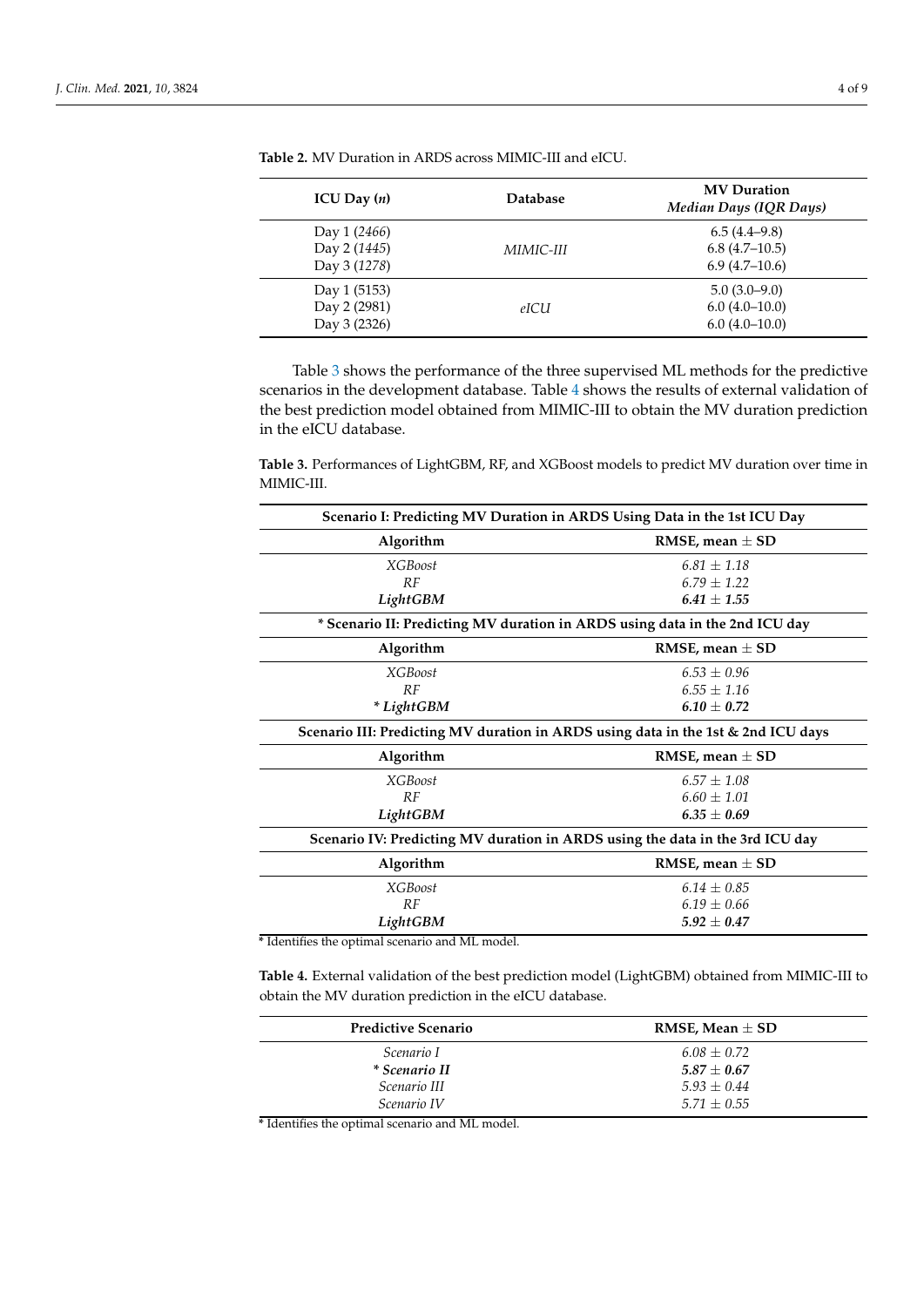For the development database, the best early ML model for predicting MV duration was obtained by scenario II with RMSE = 6.10 days, using LightGBM algorithm. Figure [1a](#page-4-0) represents the Bland-Altman plot for LightGBM prediction and truth values in scenario II.

<span id="page-4-0"></span>

**Figure 1.** Bland–Altman plot for the truth vs. the predicted values of MV duration using Light-GBM (the best validated model) in Scenario II (the best early scenario). (a) Development database; (**b**) validation database. The X- and Y-axes stand for the mean and the difference of the two measurements, respectively. Please note that the values shown in the Bland–Altman plot are normalized in the interval (0, 1) (i.e., values are scaled to have corresponding values between 0 and 1).

For the validation database, the best early ML predictive model for MV duration was also observed for scenario II with  $RMSE = 5.87$  days. This finding reinforces the idea that the best early approach for predicting MV duration is to consider the condition of the patient in the second ICU day after ARDS onset, rather than the first ICU day, or both. Figure [1b](#page-4-0) represents the Bland–Altman plot for prediction and truth values in scenario II using the external validation of LightGBM. The Bland–Altman plots illustrate agreement between the LightGBM models using the development and validation databases.

## **4. Discussion**

Comparing the difference of RMSE means in the best early scenario (scenario II) with the prediction based on the data of patients in their third ICU day (scenario IV), yields minor RMSE differences (development database: 0.18 day (6.10–5.92) for LightGBM, and validation database: 0.16 day (5.87–5.71)). According to these low differences for both the development and validation datasets, our major finding was that the prediction results of LightGBM models based on the data of the second ICU day (scenario II) are very close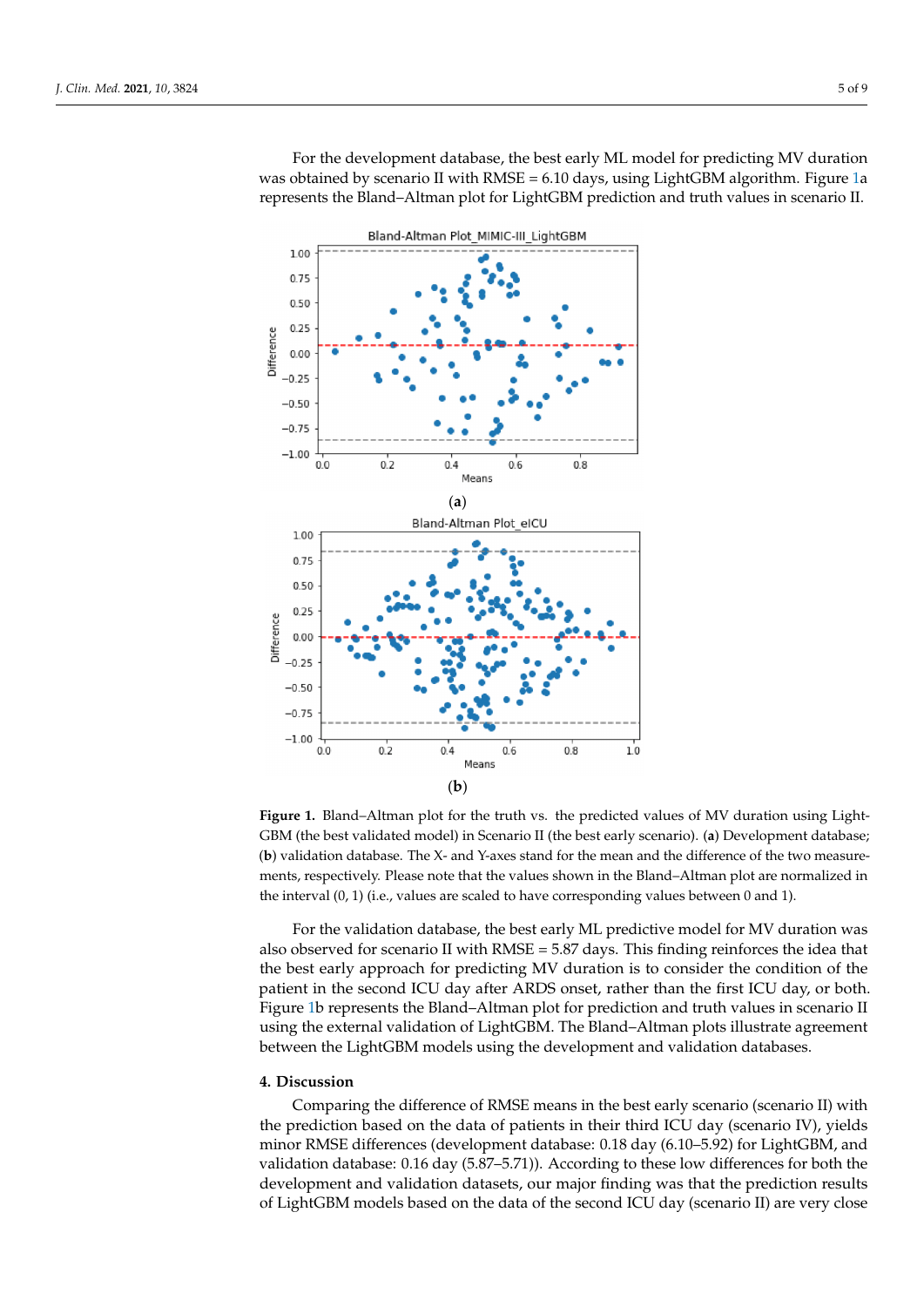to those corresponding results of LightGBM models based on the data of the third ICU day (scenario IV). Consequently, the LightGBM model can accurately predict MV duration without considering/waiting for the data of the third ICU day. This means that MV duration can be predicted earlier, and this could lead to better allocation of MV resources, reducing high acute costs of MV in ARDS, and improving patient care.

MV duration beyond 48 h in patients with ARDS provides information about risk factors in those patients [\[28\]](#page-7-18) and has a direct correlation with ICU costs [\[4](#page-6-5)[,5\]](#page-6-3). An early predictive model for MV duration can optimize ICU-level resource utilization [\[5](#page-6-3)[,33\]](#page-8-1). Previous attempts to predict MV duration using conventional ICU scores or traditional statistical regression based techniques have proven to be difficult and failed to deal with the diversity of big data in the modern ICU databases [\[22\]](#page-7-12). ML is reliable, and it is a non-invasive modality to generate models for predicting MV duration. Most previous works considered a discriminatory prediction model to determine if a patient will remain intubated after a fixed number of days (e.g., 7 days) [\[22\]](#page-7-12). By contrast, our approach is numerical, and it predicts the number of MV days earlier by using commonly accessible clinical variables during the first two ICU days. Furthermore, to strengthen the evidence of our results, we used a multicenter database (eICU) for external validation, in which the best model obtained from a single-center database (MIMIC-III) was used to obtain the MV duration prediction in the eICU database. Our findings could be used to facilitate optimal triage, more timely management, and ICU resource utilization [\[34\]](#page-8-2). They may also affect some important clinical decisions, including timing of tracheostomy and, potentially, transfers to long-term ventilator weaning units or referral to other centers [\[13\]](#page-7-6).

Herein, the main objective of using ML was to show that the application of ML is a promising approach to predict MV duration early. The ML contribution in this large study is to demonstrate the applicability of this approach, while not trying to choose the most proper ML model. Furthermore, we believe that the results of an efficient ML technique can yield accurate results for predicting MV duration. In terms of clinical relevance, our ML findings showed that using clinical data from the first ICU day is less predictive than data from the second ICU day. Previous studies showed that the accuracy of intensivists to predict MV duration is limited [\[13\]](#page-7-6). However, comparison to other published ML prediction of MV duration is difficult, as we aimed at predicting MV duration for MV >48 h and prior studies predicted for different outcomes under different time frames, in different populations, and using different ML metrics. A recent ML study showed that RMSE for predicting MV duration in ARDS patients for MV >48 h, was 6.23 days [\[9\]](#page-7-2). However, this study in [\[9\]](#page-7-2) had several weaknesses: (1) it ignored the temporal dependency of the longitudinal predictor and treated each observed data point independently, and (2) it was only based on the single-center MIMIC-III database without external validation. Hence, those findings have serious limitations for the generalizability in the context of assessing the prediction of ARDS outcome.

From the cost perspective, the mean incremental cost of MV in ICU patients in the US was \$1522 per day [\[4\]](#page-6-5). For instance, if we compare our findings with the result of the best ML method used in [\[9\]](#page-7-2), which had a RMSE of 6.23 days, we see that LightGBM approach (the best approach) improved the current state of the art. This improvement can be quantified in terms 0.13 day (6.23–6.10) and about US \$198 per patient according to [\[4\]](#page-6-5). Developing early predictive models using ML could assist to implement policies for the reduction of high acute care costs in ARDS [\[3](#page-6-2)[–5\]](#page-6-3). Previous clinical studies showed acute costs incurred by mechanically ventilated ICU patients, but there is a significant difference in costs between ventilated ARDS patients and those without ARDS [\[35\]](#page-8-3). More specifically, ARDS diagnosis increases total ICU and hospital costs for mechanically ventilated ICU patients, suggesting higher total costs due to more days on a ventilator, although there is no clear severity-dependent relationship between ARDS severity and incurred costs [\[35\]](#page-8-3). The benchmarking of ML algorithms is possible through publicly available databases such as MIMIC-III [\[19,](#page-7-15)[27\]](#page-7-17) or eICU [\[19,](#page-7-15)[36\]](#page-8-4).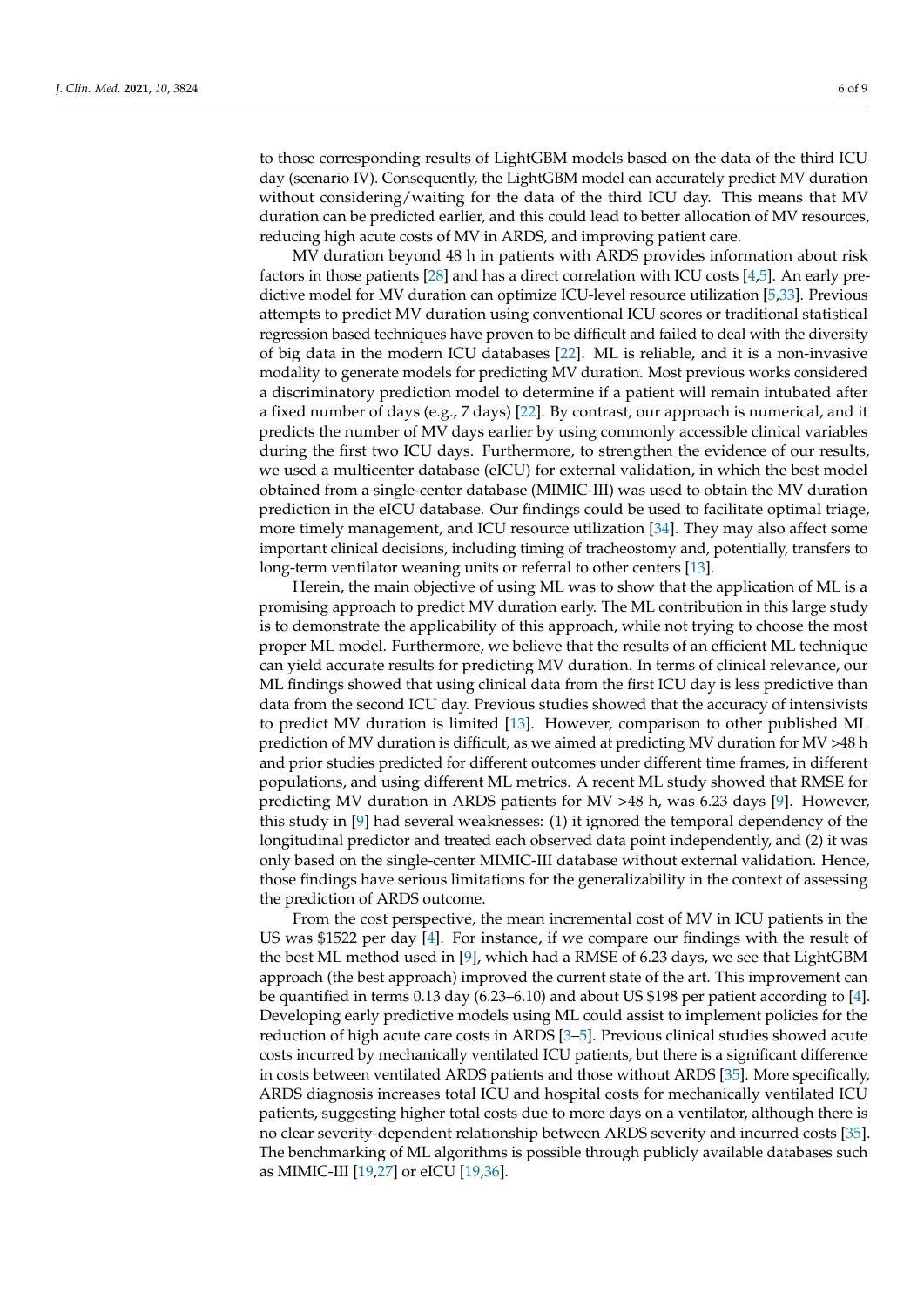We acknowledge that our study has several strengths. First, we have analyzed a large population of over 7000 ARDS patients from two ICU databases within the first three ICU days after ARDS onset. Second, we have implemented and externally validated the best ML model (LightGBM) that can predict MV duration early and accurately using commonly accessible clinical variables. Third, early prediction of MV duration can inform population-level ICU resource allocation. Despite its strengths, we also acknowledge some limitations. First, our study is based on a retrospective analysis of data and should be confirmed through further prospective studies. Second, one could argue that the outcome of MV duration is somewhat subjective and could be a function of local practice or intrinsic bias inherent in such critical care decisions. However, our ability to predict a clinically relevant and difficult-to-predict outcome (MV duration) early supports the value of the proposed supervised ML models.

#### **5. Conclusions**

Predicting MV duration after ARDS onset over time is complex and cannot be adequately performed by critical care physicians. Our findings showed that the ML-based early prediction of MV duration is more accurate when predictive models are based on the clinical features of ARDS patients in the second ICU day after ARDS onset.

**Author Contributions:** M.S. had full access to all the data in the study and takes responsibility for the integrity of the data and the accuracy of the data analysis. M.S., D.R. and J.V., participated in the forming of the research question. M.S. was responsible for developing the software and obtaining the results. M.S. and D.R. performed the analysis of the results. M.S., D.R. and J.V. were responsible for drafting the first and subsequent versions of the manuscript. J.V. provided critical appraisal during data analysis and interpretation. All authors have read and agreed to the published version of the manuscript.

**Funding:** No funding was received for the access, development and analysis of the data. M. Sayed and D. Riaño are funded by the Spanish Ministry of Science and Innovation, Madrid, Spain (PID2019- 105789RBI00), and the State Research Agency (AEI, Spain) under the grant agreement (RED2018- 102312-T). J. Villar is funded by Instituto de Salud Carlos III, Madrid, Spain (#CB06/06/1088; #PI16/00049; #PI19/00141), and the European Regional Developments' Funds (FEDER).

**Institutional Review Board Statement:** The datasets used for the analysis in this study are publicly available.

**Informed Consent Statement:** The datasets for the analysis are de-identified.

**Data Availability Statement:** By reasonable request to M.S. and D.R.

**Acknowledgments:** The authors want to thank Arthur S. Slutsky for his contribution in reviewing the manuscript.

**Conflicts of Interest:** The authors declare no conflict of interest in relation to this manuscript.

## **References**

- <span id="page-6-0"></span>1. Rubenfeld, G.D.; Caldwell, E.; Peabody, E.; Weaver, J.; Martin, D.P.; Neff, M.; Stern, E.J.; Hudson, L.D. Incidence and outcomes of acute lung injury. *N. Engl. J. Med.* **2005**, *353*, 1685–1693. [\[CrossRef\]](http://doi.org/10.1056/NEJMoa050333)
- <span id="page-6-1"></span>2. Slutsky, A.S.; Villar, J.; Pesenti, A. Happy 50th birthday ARDS! *Intensive Care Med.* **2016**, *42*, 637–639. [\[CrossRef\]](http://doi.org/10.1007/s00134-016-4284-9) [\[PubMed\]](http://www.ncbi.nlm.nih.gov/pubmed/26972902)
- <span id="page-6-2"></span>3. Bice, T.; Carson, S.S. Acute Respiratory Distress Syndrome: Cost (Early and Long-Term). *Semin. Respir. Crit. Care Med.* **2019**, *40*, 137–144. [\[CrossRef\]](http://doi.org/10.1055/s-0039-1685463)
- <span id="page-6-5"></span>4. Dasta, J.F.; McLaughlin, T.P.; Mody, S.H.; Piech, C.T. Daily cost of an intensive care unit day: The contribution of mechanical ventilation. *Crit. Care Med.* **2005**, *33*, 1266–1271. [\[CrossRef\]](http://doi.org/10.1097/01.CCM.0000164543.14619.00) [\[PubMed\]](http://www.ncbi.nlm.nih.gov/pubmed/15942342)
- <span id="page-6-3"></span>5. Marti, J.; Hall, P.; Hamilton, P.; Lamb, S.; McCabe, C.; Lall, R.; Darbyshire, J.; Young, D.; Hulme, C. One-year resource utilisation, costs and quality of life in patients with acute respiratory distress syndrome (ARDS): Secondary analysis of a randomised controlled trial. *J. Intensive Care* **2016**, *4*. [\[CrossRef\]](http://doi.org/10.1186/s40560-016-0178-8)
- <span id="page-6-4"></span>6. ARDS Definition Task Force; Ranieri, V.M.; Rubenfeld, G.D.; Thompson, B.T.; Ferguson, N.; Caldwell, E.; Fan, E.; Camporota, L.; Slutsky, A.S. Acute respiratory distress syndrome: The Berlin definition. *JAMA* **2012**, *307*, 2526–2533. [\[CrossRef\]](http://doi.org/10.1001/jama.2012.5669)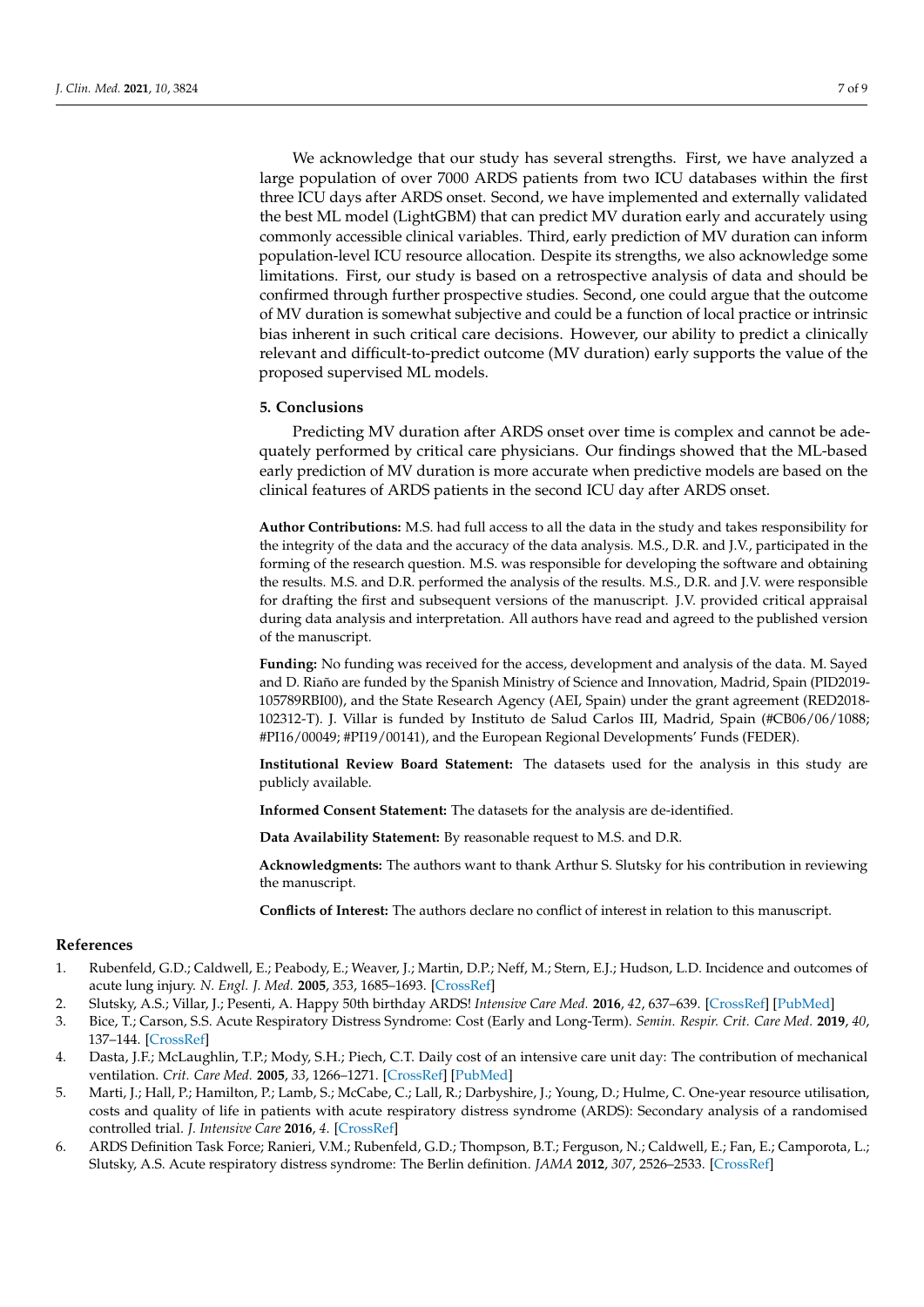- <span id="page-7-0"></span>7. Ferguson, N.D.; Fan, E.; Camporota, L.; Antonelli, M.; Anzueto, A.; Beale, R.; Brochard, L.; Brower, R.; Esteban, A.; Gattinoni, L.; et al. The Berlin definition of ARDS: An expanded rationale, justification, and supplementary material. *Intensive Care Med.* **2012**, *38*, 1573–1582. [\[CrossRef\]](http://doi.org/10.1007/s00134-012-2682-1) [\[PubMed\]](http://www.ncbi.nlm.nih.gov/pubmed/22926653)
- <span id="page-7-1"></span>8. Robles, A.; Kornblith, L.Z.; Hendrickson, C.M.; Howard, B.M.; Conroy, A.S.; Moazed, F.; Calfee, C.S.; Cohen, M.J.; Callcut, R.A. Health care utilization and the cost of posttraumatic acute respiratory distress syndrome care. *J. Trauma Acute Care Surg.* **2018**, *85*, 148–154. [\[CrossRef\]](http://doi.org/10.1097/TA.0000000000001926)
- <span id="page-7-2"></span>9. Sayed, M.; Riaño, D. Modelling ICU Patients to Improve Care Requirements and Outcome Prediction of Acute Respiratory Distress Syndrome: A Supervised Learning Approach. In *Artificial Intelligence in Medicine: Knowledge Representation and Transparent and Explainable Systems. Lecture Notes in Artificial Intelligence (LINAI), Proceedings of the AIME 2019 International Workshops KR4HC-ProHealth/TEAAM, Poznan, Poland, 26–29 June 2019*; Marcos, M., Juarez, J.M., Lenz, R., Nalepa, G.J., Nowaczyk, S., Peleg, M., Stefanowski, J., Stiglic, G., Eds.; Springer: Cham, Switzerland, 2019; Volume 11979, pp. 39–49.
- <span id="page-7-3"></span>10. Del Sorbo, L.; Ranieri, V.M.; Ferguson, N.D. The Berlin definition met our needs: Yes. *Intensive Care Med.* **2016**, *42*, 643–647. [\[CrossRef\]](http://doi.org/10.1007/s00134-016-4286-7)
- <span id="page-7-4"></span>11. Villar, J.; Pérez-Méndez, L.; Kacmarek, R.M. The Berlin definition met our needs: No. *Intensive Care Med.* **2016**, *42*, 648–650. [\[CrossRef\]](http://doi.org/10.1007/s00134-016-4242-6)
- <span id="page-7-5"></span>12. Pirracchio, R.; Gropper, M.A. Heterogeneity in intensive care: Low severity does not mean low risk! *Anesthesiology* **2019**, *130*, 190–191. [\[CrossRef\]](http://doi.org/10.1097/ALN.0000000000002537) [\[PubMed\]](http://www.ncbi.nlm.nih.gov/pubmed/30585787)
- <span id="page-7-6"></span>13. Figueroa-Casas, J.B.; Connery, S.M.; Montoya, R.; Dwivedi, A.K.; Lee, S. Accuracy of early prediction of duration of mechanical ventilation by intensivists. *Ann. Am. Thorac. Soc.* **2014**, *11*, 182–185. [\[CrossRef\]](http://doi.org/10.1513/AnnalsATS.201307-222OC) [\[PubMed\]](http://www.ncbi.nlm.nih.gov/pubmed/24069941)
- <span id="page-7-7"></span>14. Figueroa-Casas, J.B.; Dwivedi, A.K.; Connery, S.M.; Quansah, R.; Ellerbrook, L.; Galvis, J. Predictive models of prolonged mechanical ventilation yield moderate accuracy. *J. Crit. Care* **2015**, *30*, 502–505. [\[CrossRef\]](http://doi.org/10.1016/j.jcrc.2015.01.020) [\[PubMed\]](http://www.ncbi.nlm.nih.gov/pubmed/25682346)
- <span id="page-7-8"></span>15. Austin, P.C.; Tu, J.V.; Ho, J.E.; Levy, D.; Lee, D.S. Using methods from the data-mining and machine-learning literature for disease classification and prediction: A case study examining classification of heart failure subtypes. *J. Clin. Epidemiol.* **2013**, *66*, 398–407. [\[CrossRef\]](http://doi.org/10.1016/j.jclinepi.2012.11.008)
- <span id="page-7-9"></span>16. Cherifa, M.; Pirracchio, R. What every intensivist should know about Big Data and targeted machine learning in the intensive care unit. *Rev. Bras. Ter. Intensive* **2019**, *31*, 444–446. [\[CrossRef\]](http://doi.org/10.5935/0103-507X.20190069)
- <span id="page-7-10"></span>17. Gutierrez, G. Artificial Intelligence in the Intensive Care Unit. *Crit. Care* **2020**, *24*, 101. [\[CrossRef\]](http://doi.org/10.1186/s13054-020-2785-y)
- 18. Greco, M.; Caruso, P.F.; Cecconi, M. Artificial Intelligence in the Intensive Care Unit. *Semin. Respir. Crit. Care Med.* **2021**, *42*, 2–9. [\[CrossRef\]](http://doi.org/10.1055/s-0040-1719037)
- <span id="page-7-15"></span>19. Sayed, M.; Riaño, D.; Villar, J. Novel criteria to classify ARDS severity using a machine learning approach. *Crit. Care* **2021**, *25*. [\[CrossRef\]](http://doi.org/10.1186/s13054-021-03566-w)
- 20. Pirracchio, R.; Petersen, M.L.; Carone, M.; Resche-Rigon, M.; Chevret, S.; van der Laan, M.J. Mortality prediction in intensive care units with the Super ICU Learner Algorithm (SICULA): A population-based study. *Lancet Respir. Med.* **2015**, *3*, 42–52. [\[CrossRef\]](http://doi.org/10.1016/S2213-2600(14)70239-5)
- <span id="page-7-11"></span>21. Troché, G.; Moine, P. Is the duration of mechanical ventilation predictable? *Chest* **1997**, *112*, 745–751. [\[CrossRef\]](http://doi.org/10.1378/chest.112.3.745) [\[PubMed\]](http://www.ncbi.nlm.nih.gov/pubmed/9315810)
- <span id="page-7-12"></span>22. Parreco, J.; Hidalgo, A.; Parks, J.J.; Kozol, R.; Rattan, R. Using artificial intelligence to predict prolonged mechanical ventilation and tracheostomy placement. *J. Surg. Res.* **2018**, *228*, 179–187. [\[CrossRef\]](http://doi.org/10.1016/j.jss.2018.03.028) [\[PubMed\]](http://www.ncbi.nlm.nih.gov/pubmed/29907209)
- <span id="page-7-13"></span>23. Physionet.org, 'MIMIC-III Critical Care Database'. Available online: <https://mimic.physionet.org/about/mimic/> (accessed on 2 July 2020).
- <span id="page-7-14"></span>24. Physionet.org, 'eICU Collaborative Research Database'. Available online: <https://eicu-crd.mit.edu/about/eicu/> (accessed on 19 October 2020).
- <span id="page-7-16"></span>25. Villar, J.; Ambrós, A.; Soler, J.A.; Martínez, D.; Ferrando, C.; Solano, R.; Mosteiro, F.; Blanco, J.; Martín-Rodríguez, C.; Fernández, M.D.M.; et al. Age, PaO2/FIO2, and Plateau Pressure Score: A Proposal for a Simple Outcome Score in Patients With the Acute Respiratory Distress Syndrome. *Crit. Care Med.* **2016**, *44*, 1361–1369. [\[CrossRef\]](http://doi.org/10.1097/CCM.0000000000001653) [\[PubMed\]](http://www.ncbi.nlm.nih.gov/pubmed/27035239)
- 26. Dai, Q.; Wang, S.; Liu, R.; Wang, H.; Zheng, J.; Yu, K. Risk factors for outcomes of acute respiratory distress syndrome patients: A retrospective study. *J. Thorac. Dis.* **2019**, *11*, 673–685. [\[CrossRef\]](http://doi.org/10.21037/jtd.2019.02.84)
- <span id="page-7-17"></span>27. Le, S.; Pellegrini, E.; Green-Saxena, A.; Summers, C.; Hoffman, J.; Calvert, J.; Das, R. Supervised machine learning for the early prediction of acute respiratory distress syndrome (ARDS). *J. Crit. Care* **2020**, *60*, 96–102. [\[CrossRef\]](http://doi.org/10.1016/j.jcrc.2020.07.019)
- <span id="page-7-18"></span>28. Gong, M.N.; Schenk, L.; Gajic, O.; Mirhaji, P.; Sloan, J.; Dong, Y.; Festic, E.; Herasevich, V. Early intervention of patients at risk for acute respiratory failure and prolonged mechanical ventilation with a checklist aimed at the prevention of organ failure: Protocol for a pragmatic stepped-wedged cluster trial of PROOFCheck. *BMJ Open* **2016**, *6*. [\[CrossRef\]](http://doi.org/10.1136/bmjopen-2016-011347)
- <span id="page-7-19"></span>29. Dehua, W.; Yang, Z.; Yi, Z. LightGBM: An effective miRNA classification method in breast cancer patients. In Proceedings of the 2017 International Conference on Computational Biology and Bioinformatics (ICCBB 2017), Newark, NJ, USA, 18–20 October 2017; pp. 7–11. [\[CrossRef\]](http://doi.org/10.1145/3155077.3155079)
- <span id="page-7-20"></span>30. Boulesteix, A.-L.; Janitza, S.; Kruppa, J.; König, I.R. Overview of random forest methodology and practical guidance with emphasis on computational biology and bioinformatics. *Wiley Interdiscip. Rev. Data Min. Knowl. Discov.* **2012**, *2*, 493–507. [\[CrossRef\]](http://doi.org/10.1002/widm.1072)
- <span id="page-7-21"></span>31. Chen, T.; Carlos, G. XGBoost: A Scalable Tree Boosting System. In Proceedings of the 22nd ACM SIGKDD International Conference on Knowledge Discovery and Data Mining (KDD '16), San Francisco, CA, USA, 13-17 August 2016; pp. 785-794. [\[CrossRef\]](http://doi.org/10.1145/2939672.2939785)